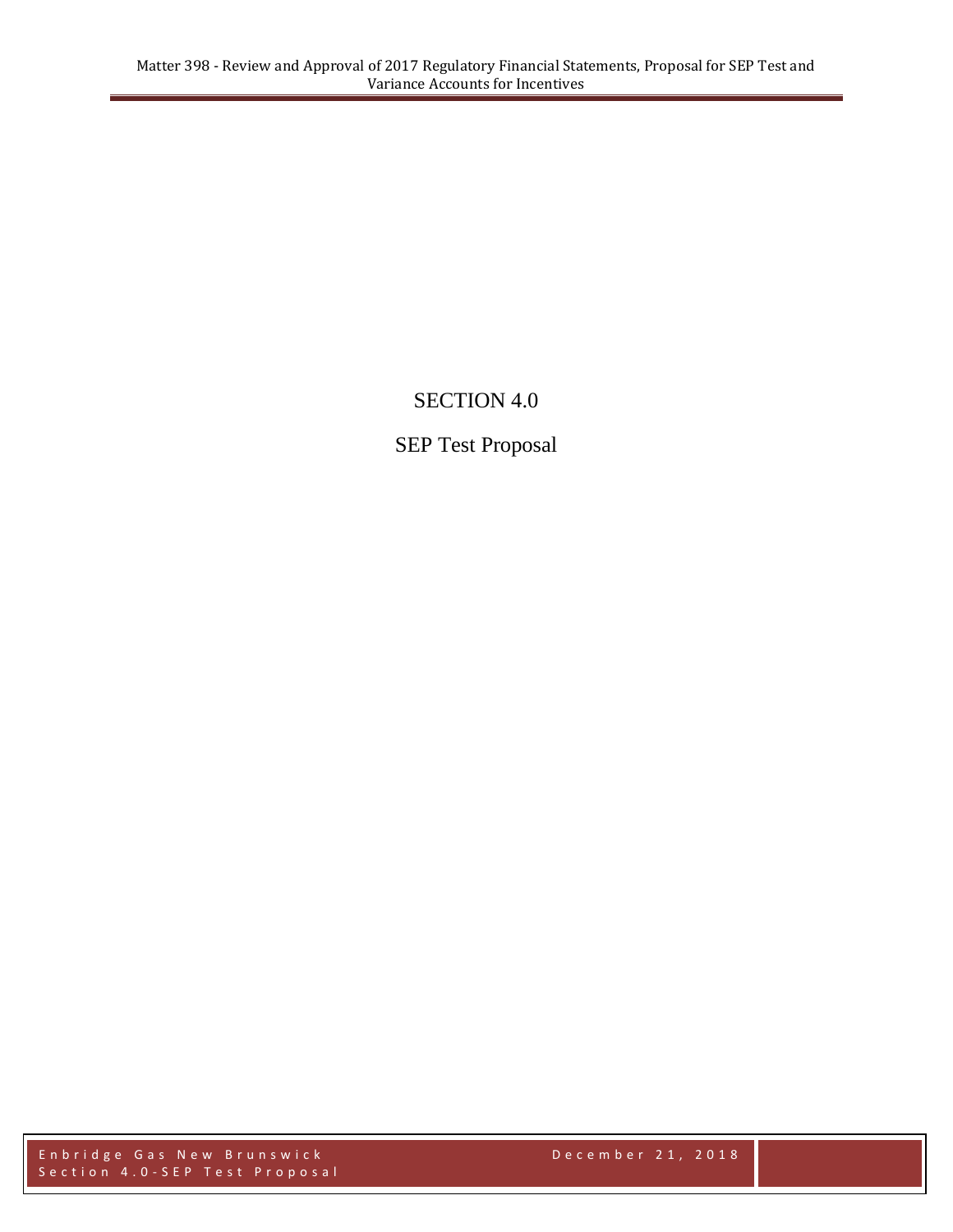The economic justification of EGNB's capital expansion program has been a topic of discussion and review at the Board for a number of years. In the Matter of a Review of EGNB's Financial Results and Natural Gas Sales at December 31, 2009, a significant amount of time at the hearing was spent discussing potential methods to evaluate EGNB's system expansion spending. Although a number of approaches were examined, a portfolio approach based on a set of defined inputs was approved by the Board. Since the Decision dated May 16, 2011, the System Expansion Portfolio (SEP) Test has been used annually by the Board to evaluate the reasonableness of EGNB's system expansion activities.

 *"The Board directs that projected annualized revenue from expansion must exceed cost by at least two percent. The Board may alter this margin in future years. The Board will determine the prudence of expansion costs on this basis. This calculation for the prudence of expansion costs is to be included in the notes to the Regulatory Financial Statements."* (p. 15)

 In the Decision to Matter 175 dated September 20, 2012, the Board ordered an adjustment to the test as follows:

- *"While the Board accepts that the system expansion test was passed in 2011, the Board finds that the percentage by which revenues must exceed costs should be increased from two percent to four percent in future years. The system expansion test will be modified accordingly.*
- *The Board will continue to monitor this issue to determine what additional changes may be necessary in the future."* (p. 6)

 The SEP Test has been used as the primary test without significant modifications. EGNB passed the test each year until 2016.

 As the test calculates a ratio based on the actual capital spent on an annual basis by EGNB to expand its gas distribution system and the forecasted annualized revenues for the attached customers in the same calendar year according to the specific set of criteria and inputs, the timing of when the connected customers initiate gas service becomes a critical factor that determines the outcome of the test. When EGNB evaluates the feasibility of an individual project on its own merits, timing within the calendar year cannot always be managed.

 When a large capital project is undertaken by EGNB in a calendar year and is simply energized for a single small customer or for the supply of construction heat instead of for the anchor load that justified the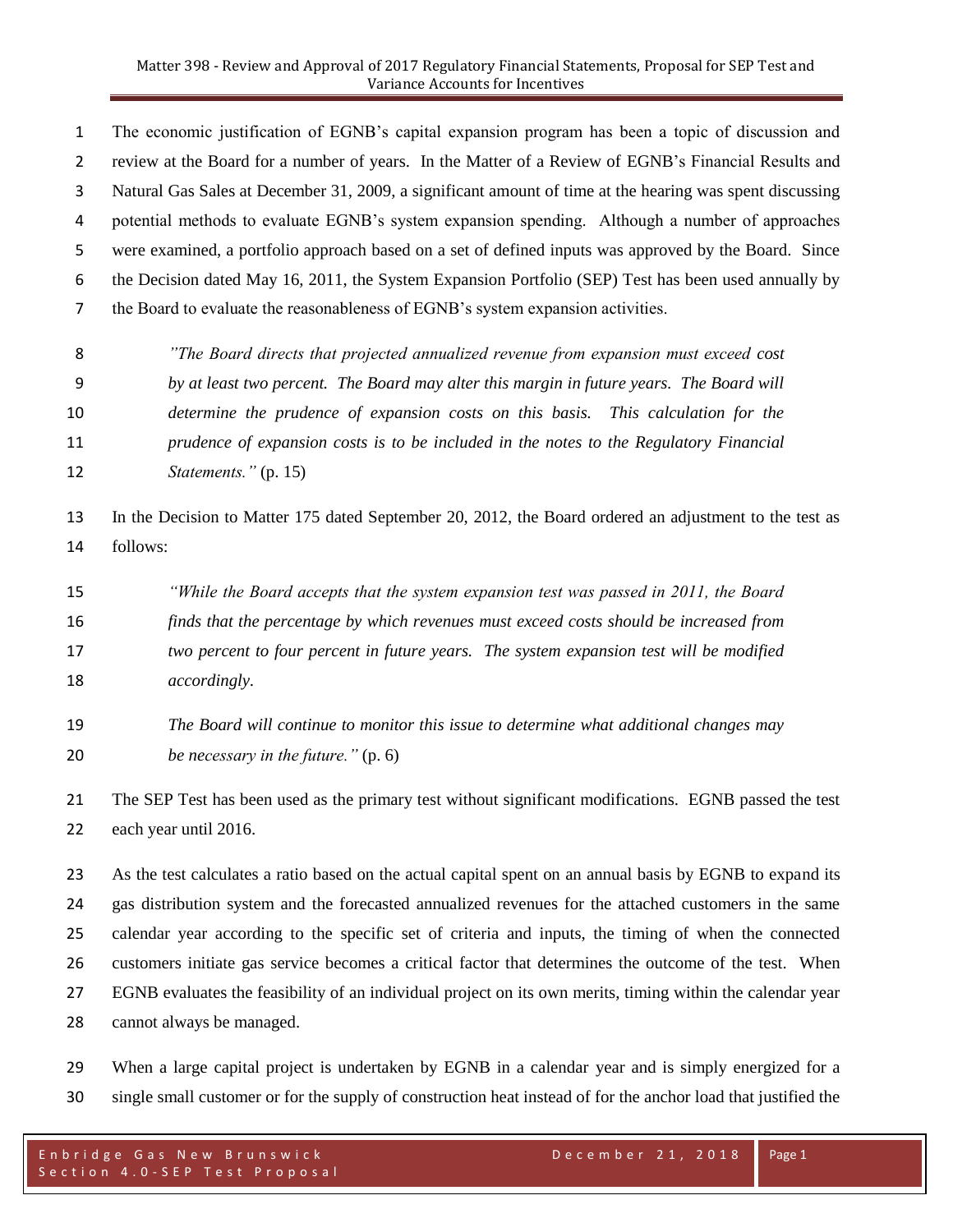original decision to proceed with the project, an imbalance in the SEP Test results will occur as the impact of the large capital costs are not properly matched with the revenue from the anchor load originally anticipated. When EGNB evaluates the underlying economics of an individual project, it evaluates all the incremental costs and revenues to be generated by the new customers who will be attached. EGNB then makes the decision whether to proceed, request from the customer a contribution in aid of construction, or decline the customer connection request. Although customer attachment timing is a consideration, EGNB's economic justification for a system expansion project is primarily determined by using all the costs of a project and all revenues from customers reasonably anticipated to initiate gas service (including contractually signed customers) at the time the project is evaluated. All other customers attached after the project is undertaken are considered "bonus" customers, which adds real economic value to the project and to all customers served from EGNB's gas distribution system.

In the Decision to Matter 371 dated December 13, 2017, the Board stated:

 *"If EGNB wishes to propose modifications to the Board's method of evaluating the prudence of expansion projects, it should file a proposal in a future application."* (p. 4)

 As a result of these potential timing issues, EGNB is proposing a modification to the SEP Test. As the SEP Test has been vetted and examined in detail for many years, EGNB does not want to abandon the test altogether as the calculations and inputs are clearly understood. It simply believes that a modification is in order to allow for timing issues.

 EGNB proposes to continue using the current SEP Test with one change - using a 3-year rolling average of incremental capital costs and revenues associated with its system expansion activities during each 3- year period. Each year, EGNB would prepare the annual SEP Test as is typically calculated with the usual cost and revenue inputs. EGNB would also provide a 3-year average computation for the latest 3- year period. If the SEP Test results based on the 3-year average was at or above the 1.04 level, the Board would accept EGNB's capital investment for system expansion purposes for the most recent year as being reasonable and economically justified. This approach would maintain the integrity of the existing SEP Test and would accommodate and minimize the negative impact of the mismatch between the incremental capital costs and revenues associated with EGNB's system expansion activities created by the time lag in initiating gas service to its newly connected customers. Better matching of revenues to costs is a sound accounting and economic principle as agreed by Mr. Robert Knecht and cited by the Board in the Decision to Matter 371: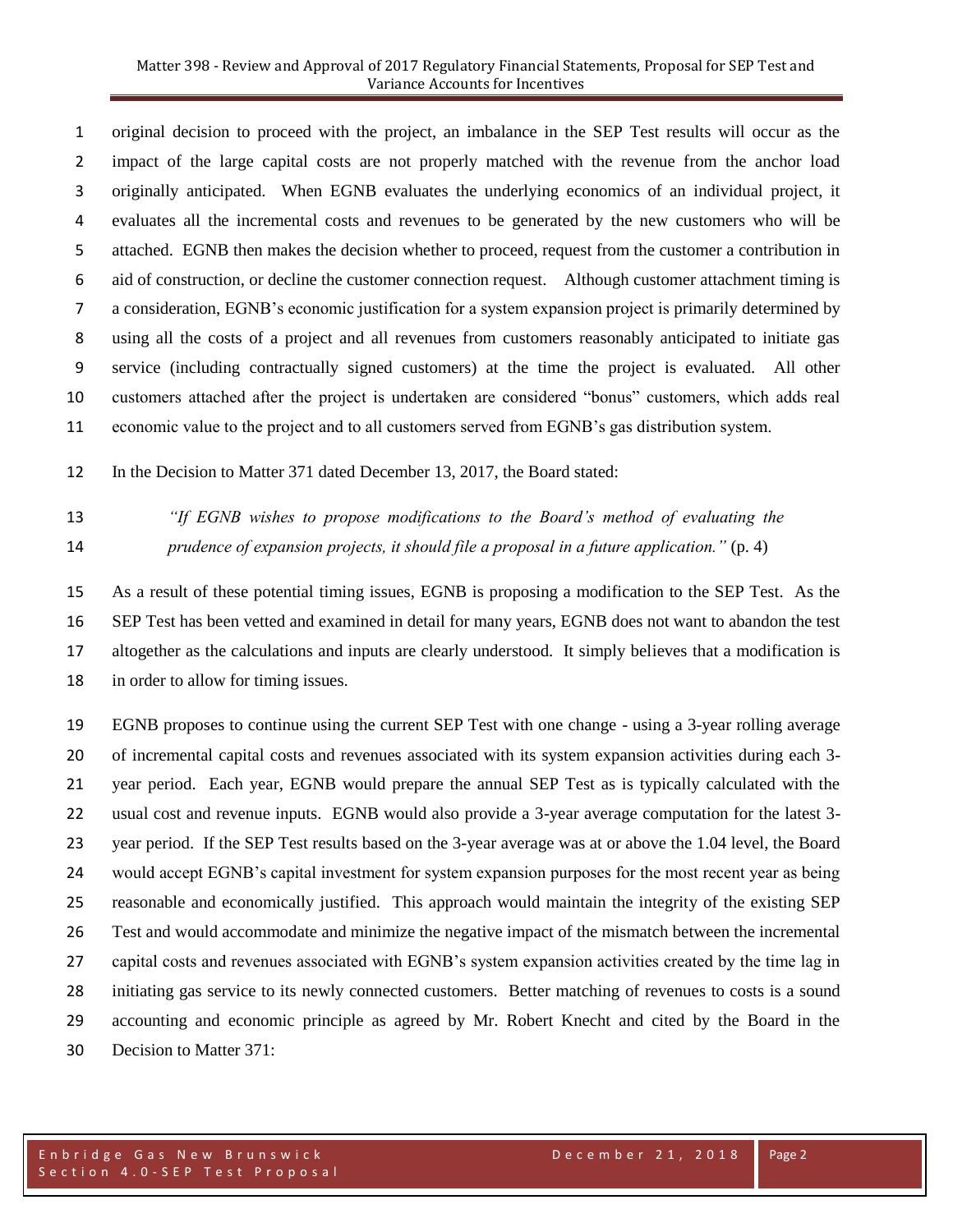*"Mr. Robert Knecht, in evidence filed by the Public Intervener, agreed that EGNB's revised method of matching revenues and costs is a sound accounting and economic principle"* (p.4)

 If the SEP test result based on the 3-year average was below the 1.04 level, the Board could consider the particular circumstances and determine if the capital investments were, in any event, reasonable or economically justified. If the Board believes a disallowance is still warranted, the disallowance would be sufficient to bring the 3-year average to a passing score of 1.04 and the disallowance would affect the final year of the 3-year period.

The tables below present the SEP Test results using a 3-year rolling average for 2014-2016, 2015-2017

and 2016-2018.

|                     |                                                              | 2014 Actual |         | 2015 Actual |         | 2016 Actual |                |   | 2016 Avg<br>(2014-2016) |                |
|---------------------|--------------------------------------------------------------|-------------|---------|-------------|---------|-------------|----------------|---|-------------------------|----------------|
| <b>Item Capital</b> |                                                              |             |         |             |         |             |                |   |                         |                |
| 1                   | Main                                                         | \$          | 857     | \$          | 652     | \$          | 1,084          |   | \$                      | 864            |
| $\overline{2}$      | Service Line/ Meter                                          |             | 934     |             | 1,162   |             | 755            |   |                         | 950            |
| 3                   | Sales Incentive                                              |             |         |             |         |             | 35             |   |                         | 12             |
| 4                   | Meter                                                        |             | 286     |             | 118     |             | 545            |   |                         | 316            |
| 5                   | O&M Capitalized to Main                                      |             | 1,080   |             | 647     |             | 679            |   |                         | 802            |
| 6                   | O&M Capitalized to Service Line / Meter                      |             | 1,951   |             | 1,461   |             | 1,481          |   |                         | 1,631          |
| 7                   | O&M Capitalized to Meters & Regulators                       |             | 582     |             | 547     |             | 416            |   |                         | 515            |
| 8                   | <b>Total Capital</b>                                         |             | 5,690   |             | 4,588   |             | 4,995          | # |                         | 5,091          |
| 9                   | <b>Cost of Capital</b>                                       |             | 8.01%   |             | 7.81%   |             | 7.69%          |   |                         | 7.84%          |
|                     | <b>Depreciation Rates</b>                                    |             |         |             |         |             |                |   |                         |                |
| 10                  | Main                                                         |             | 2.43%   |             | 2.43%   |             | 1.64%          |   |                         | 2.17%          |
| 11                  | Service Line                                                 |             | 3.83%   |             | 3.83%   |             | 1.74%          |   |                         | 3.13%          |
| 12                  | Meter                                                        |             | 4.46%   |             | 4.46%   |             | 7.63%          |   |                         | 5.52%          |
| 13                  | Sales Incentives                                             |             | 20.00%  |             | 20.00%  |             | 20.00%         |   |                         | 20.00%         |
| 14                  | Net Annual Impact on Revenue Requirement                     |             |         |             |         |             |                |   |                         |                |
| 15                  | Energy (GJs)                                                 |             | 137,365 |             | 83,424  |             | 37,536         |   |                         | 86,108         |
| 16                  | Revenue                                                      | \$          | 782     | \$          | 770     | \$          | 413            |   | \$                      | 655            |
| 17                  | Less:                                                        |             |         |             |         |             |                |   |                         |                |
| 18                  | Depreciation: Mains ((item $1 +$ item $5$ ) * item 10)       |             | 47      |             | 32      |             | 29             |   |                         | 36             |
| 19                  | Depreciation: Service Line (item 2 + item 6) * item 11)      |             | 110     |             | 100     |             | 39             |   |                         | 81             |
| 20                  | Depreciation: Sales Incentive (item 3 * item 13)             |             |         |             |         |             | $\overline{7}$ |   |                         | $\overline{2}$ |
| 21                  | Depreciation: Meter & Regulator (item $4 + item7$ ) * item12 |             | 39      |             | 30      |             | 73             |   |                         | 46             |
| 22                  | Cost of Capital (item 8 * item 9)                            |             | 456     |             | 358     |             | 384            |   |                         | 399            |
| 23                  | Annual Impact                                                | \$          | 130     | \$          | 250     | \$          | (119)          |   | \$                      | 91             |
| 24                  | <b>SEP</b> test                                              |             | 119.89% |             | 148.16% |             | 77.59%         |   |                         | 116.12%        |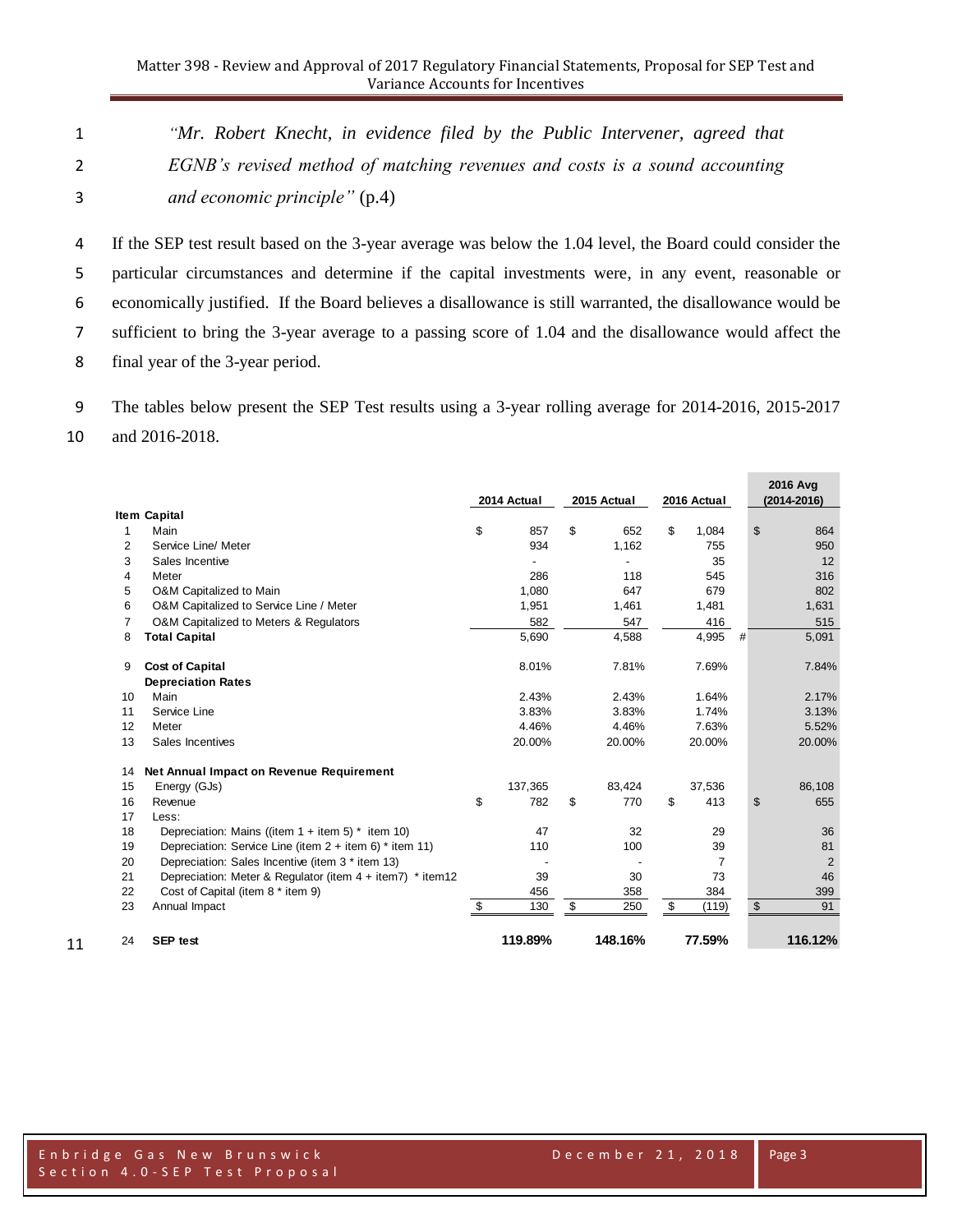## Matter 398 - Review and Approval of 2017 Regulatory Financial Statements, Proposal for SEP Test and Variance Accounts for Incentives

|    |                                                              | 2015 Actual |         | 2016 Actual |                | 2017 Actual | <b>2017 Avg</b><br>(2015-2017) |
|----|--------------------------------------------------------------|-------------|---------|-------------|----------------|-------------|--------------------------------|
|    | <b>Item Capital</b>                                          |             |         |             |                |             |                                |
| 1  | Main                                                         | \$          | 652     | \$          | 1,084          | 1.763       | \$<br>1,166                    |
| 2  | Service Line/ Meter                                          |             | 1,162   |             | 755            | 1,644       | 1,187                          |
| 3  | Sales Incentive                                              |             |         |             | 35             | 74          | 36                             |
| 4  | Meter                                                        |             | 118     |             | 545            | 314         | 326                            |
| 5  | O&M Capitalized to Main                                      |             | 647     |             | 679            | 1,117       | 814                            |
| 6  | O&M Capitalized to Service Line / Meter                      |             | 1,461   |             | 1,481          | 1,133       | 1,358                          |
| 7  | O&M Capitalized to Meters & Regulators                       |             | 547     |             | 416            | 305         | 423                            |
| 8  | <b>Total Capital</b>                                         |             | 4,588   |             | 4,995          | 6,350       | 5,311                          |
| 9  | <b>Cost of Capital</b>                                       |             | 7.81%   |             | 7.69%          | 7.51%       | 7.67%                          |
|    | <b>Depreciation Rates</b>                                    |             |         |             |                |             |                                |
| 10 | Main                                                         |             | 2.43%   |             | 1.64%          | 1.64%       | 1.90%                          |
| 11 | Service Line                                                 |             | 3.83%   |             | 1.74%          | 1.74%       | 2.44%                          |
| 12 | Meter                                                        |             | 4.46%   |             | 7.63%          | 7.63%       | 6.57%                          |
| 13 | Sales Incentives                                             |             | 20.00%  |             | 20.00%         | 20.00%      | 20.00%                         |
| 14 | Net Annual Impact on Revenue Requirement                     |             |         |             |                |             |                                |
| 15 | Energy (GJs)                                                 |             | 83,424  |             | 37,536         | 46.590      | 55,850                         |
| 16 | Revenue                                                      | \$          | 770     | \$          | 413            | 487         | \$<br>557                      |
| 17 | Less:                                                        |             |         |             |                |             |                                |
| 18 | Depreciation: Mains ((item $1 +$ item 5) * item 10)          |             | 32      |             | 29             | 47          | 38                             |
| 19 | Depreciation: Service Line (item $2 +$ item 6) * item 11)    |             | 100     |             | 39             | 48          | 62                             |
| 20 | Depreciation: Sales Incentive (item 3 * item 13)             |             |         |             | $\overline{7}$ | 15          | $\overline{7}$                 |
| 21 | Depreciation: Meter & Regulator (item $4 + item7$ ) * item12 |             | 30      |             | 73             | 47          | 49                             |
| 22 | Cost of Capital (item 8 * item 9)                            |             | 358     |             | 384            | 477         | 407                            |
| 23 | Annual Impact                                                | \$          | 250     | \$          | (119)          | \$<br>(147) | \$<br>(7)                      |
| 24 | <b>SEP</b> test                                              |             | 148.16% |             | 77.59%         | 76.76%      | 98.81%                         |

|    |                                                              | 2016 Actual |        | 2017 Actual | 2018 YTD<br>November |         | 2018 Avg<br>(2016-2018) |         |
|----|--------------------------------------------------------------|-------------|--------|-------------|----------------------|---------|-------------------------|---------|
|    | <b>Item Capital</b>                                          |             |        |             |                      |         |                         |         |
| 1  | Main                                                         | \$          | 1,084  | 1,763       | \$                   | 827     | \$                      | 1,225   |
| 2  | Service Line/ Meter                                          |             | 755    | 1,644       |                      | 944     |                         | 1,114   |
| 3  | Sales Incentive                                              |             | 35     | 74          |                      | 141     |                         | 83      |
| 4  | Meter                                                        |             | 545    | 314         |                      | 510     |                         | 456     |
| 5  | O&M Capitalized to Main                                      |             | 679    | 1,117       |                      | 621     |                         | 806     |
| 6  | O&M Capitalized to Service Line / Meter                      |             | 1,481  | 1,133       |                      | 1,287   |                         | 1,300   |
| 7  | O&M Capitalized to Meters & Regulators                       |             | 416    | 305         |                      | 578     |                         | 433     |
| 8  | <b>Total Capital</b>                                         |             | 4,995  | 6,350       |                      | 4,907   |                         | 5,417   |
| 9  | <b>Cost of Capital</b>                                       |             | 7.69%  | 7.51%       |                      | 7.51%   |                         | 7.57%   |
|    | <b>Depreciation Rates</b>                                    |             |        |             |                      |         |                         |         |
| 10 | Main                                                         |             | 1.64%  | 1.64%       |                      | 1.64%   |                         | 1.64%   |
| 11 | Service Line                                                 |             | 1.74%  | 1.74%       |                      | 1.74%   |                         | 1.74%   |
| 12 | Meter                                                        |             | 7.63%  | 7.63%       |                      | 7.63%   |                         | 7.63%   |
| 13 | Sales Incentives                                             |             | 20.00% | 20.00%      |                      | 20.00%  |                         | 20.00%  |
| 14 | Net Annual Impact on Revenue Requirement                     |             |        |             |                      |         |                         |         |
| 15 | Energy (GJs)                                                 |             | 37,536 | 46,590      |                      | 132,526 |                         | 72,217  |
| 16 | Revenue                                                      | \$          | 413    | 487         | \$                   | 1,137   | \$                      | 679     |
| 17 | Less:                                                        |             |        |             |                      |         |                         |         |
| 18 | Depreciation: Mains ((item $1 +$ item 5) $*$ item 10)        |             | 29     | 47          |                      | 24      |                         | 33      |
| 19 | Depreciation: Service Line (item $2 +$ item 6) * item 11)    |             | 39     | 48          |                      | 39      |                         | 42      |
| 20 | Depreciation: Sales Incentive (item 3 * item 13)             |             | 7      | 15          |                      | 28      |                         | 17      |
| 21 | Depreciation: Meter & Regulator (item $4 + item7$ ) * item12 |             | 73     | 47          |                      | 83      |                         | 68      |
| 22 | Cost of Capital (item 8 * item 9)                            |             | 384    | 477         |                      | 368     |                         | 410     |
| 23 | Annual Impact                                                | \$          | (119)  | \$<br>(147) | \$                   | 595     | $\sqrt[6]{2}$           | 109     |
| 24 | <b>SEP test</b>                                              |             | 77.59% | 76.76%      |                      | 209.73% |                         | 119.15% |